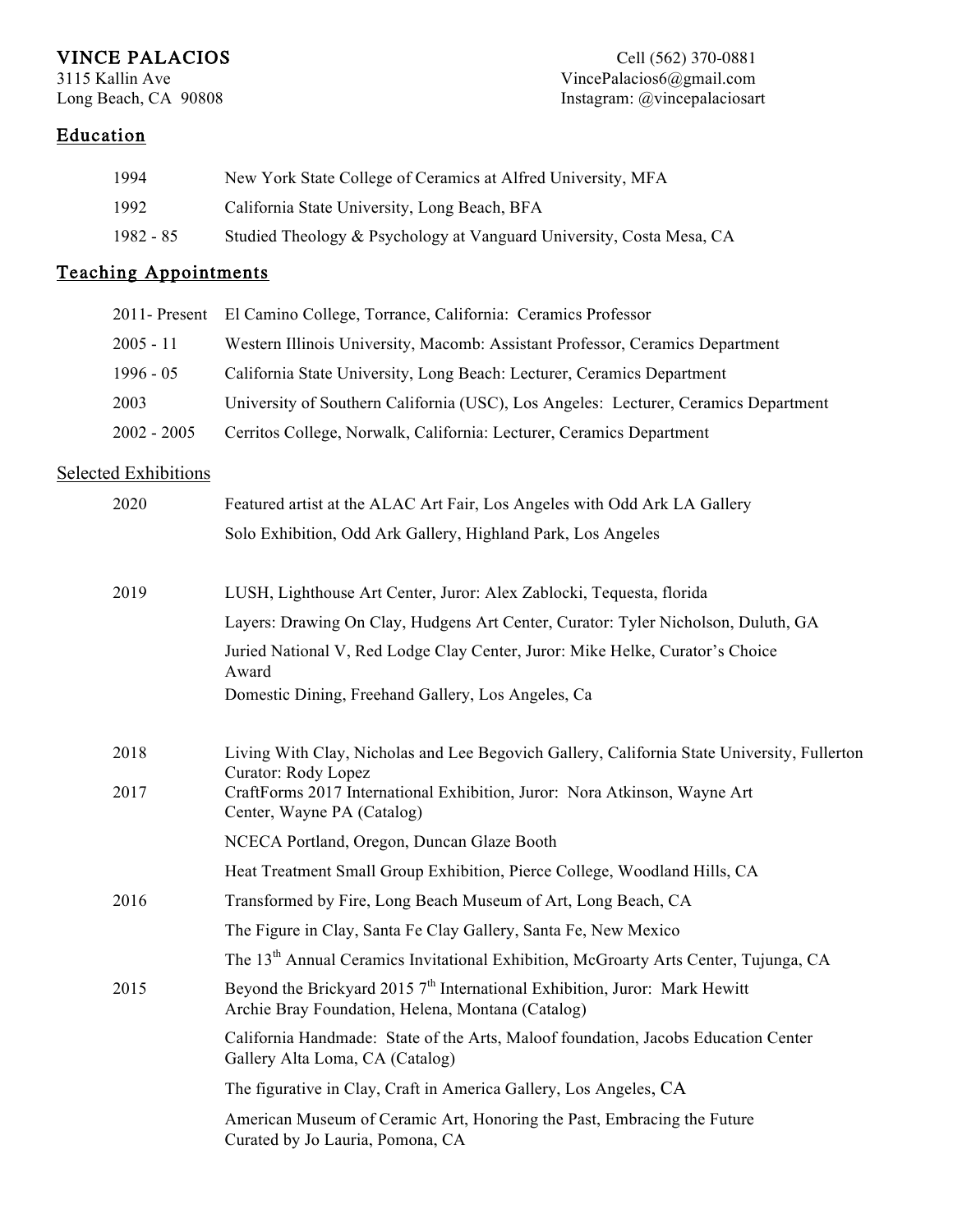## Selected Visiting Artist – Workshops and Invited Lectures

Parkland Art Gallery, Champaign, Il Cortona, Italy, via University of Georgia, Athens, GA USC, Los Angeles, CA Golden West College, Huntington Beach, CA El Camino College, Los Angeles, CA Hong-Ik University, Seoul, South Korea California State University, Long Beach Duncan glaze catalog project January 2016 Duncan glaze project for metallic glaze 2016 Torrance art center workshop Torrance, CA April 2016 Reedley College Clay Workshop Reedley, CA April 2016 University of the Permian Basin, Odessa TX 2018

## Residencies & Honors

| 2011 | 2011NICHE Awards Finalist, The Rosen Group, Inc.                                    |
|------|-------------------------------------------------------------------------------------|
| 2009 | Finalist for the 2009 Leap Award given by The Society for Contemporary Craft        |
| 2007 | Western Illinois University Summer Stipend Research Grant                           |
|      | Guest Faculty, Cortona, Italy, via University of Georgia, Athens, Georgia           |
| 1995 | 5 <sup>Th</sup> Annual JINRO Ceramics International Artist Workshop, Seoul, Korea   |
|      | Contemporary American Ceramics Panel Discussion, Hong-Ik University<br>Seoul, Korea |

#### **Collections**

| Alfred University Art Museum, New York                                      |
|-----------------------------------------------------------------------------|
| American Museum of Ceramic Art, Pomona, California                          |
| Dee Roy & Mary M. Jones Collection, California                              |
| Garth Clark private collection, New York                                    |
| Hal Nelson collection, Los Angeles, CA                                      |
| JINRO Cultural Foundation, Seoul, Korea                                     |
| Kapfenberg Cultural Center, Kapfenberg, Austria                             |
| Kamm Teapot Foundation, North Carolina                                      |
| Long Beach Museum of Art, Long Beach, California                            |
| Mint Museum of Craft and Design, Allan Chasanoff Collection, North Carolina |
| Richard A. Oelschlaeger Collection, Long Beach, California                  |
| City Museum of Varazdin, Croatia                                            |